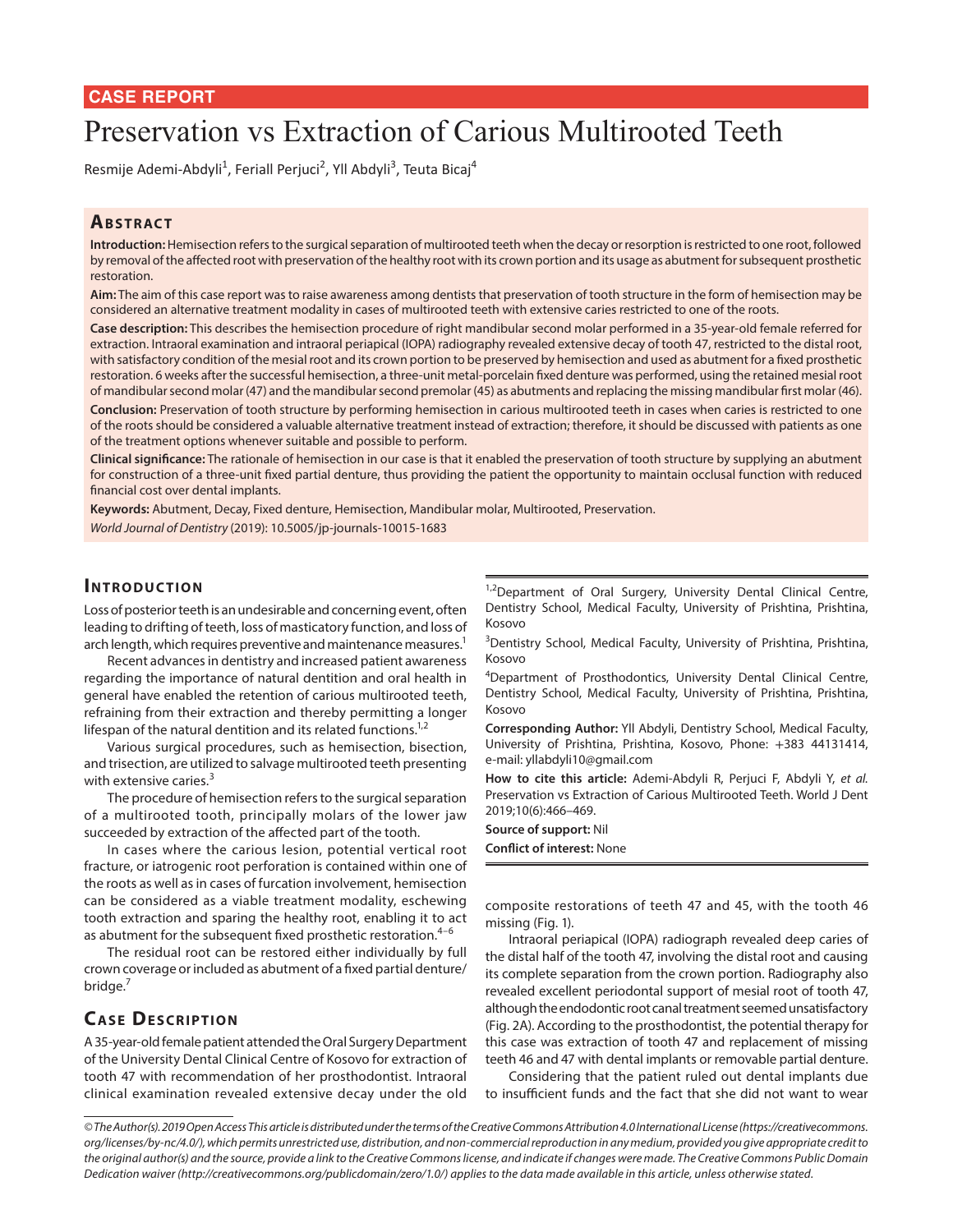removable dentures because of her young age, we offered the option of hemisection of the distal root of tooth 47 and replacement of the missing tooth 46 with a three-unit fixed partial denture



**Fig. 1:** Intraoral examination revealing carious lesions on teeth 45, 47, and missing tooth 46

using teeth 45 and 47 as abutments. Hemisection was a suitable alternative to extraction because caries on tooth 47 was restricted to the distal root, while the mesial root and its surrounding bone were in satisfactory condition and the remaining crown portion was sufficient to act as an abutment.

Despite the unsatisfactory endodontic treatment of the mesial root canals, we did not suggest endodontic retreatment fearing the risk of root perforation during the procedure. The patient agreed to this option and the procedure of distal root hemisection of tooth 47 was performed under local anesthesia, using a long tapered fissure bur with sterile saline external cooling. Successful hemisection was confirmed by IOPA radiograph showing the retained mesial root of tooth 47 (Fig. 2B).

Treatment was completed after 6 weeks, a sufficient time for wound healing and periodontal stabilization of the remaining mesial root. The crown of tooth 45 and coronal part of the remaining root of tooth 47, used as abutments, were treated with composite materials and prepared with premolar morphology (Fig. 3A). After taking the impression using standard techniques, a three-unit metal framework was constructed and tried in the patient's mouth (Fig. 3B).



**Figs 2A and B:** (A) Initial intraoral periapical (IOPA) radiograph of tooth 47 reveals deep caries involving distal root, while mesial root shows excellent periodontal support but unsatisfactory endodontic treatment; (B) The IOPA radiographic condition of the retained mesial root of tooth 47 after successful hemisection



**Figs 3A and B:** Intraoral condition 6 weeks after hemisection, during the course of treatment. (A) Carious tooth 45 and retained root of tooth 47 treated with resin-composite material and prepared for impression with premolar morphology; (B) Metal framework using tooth 45 and retained mesial root of tooth 47 as abutments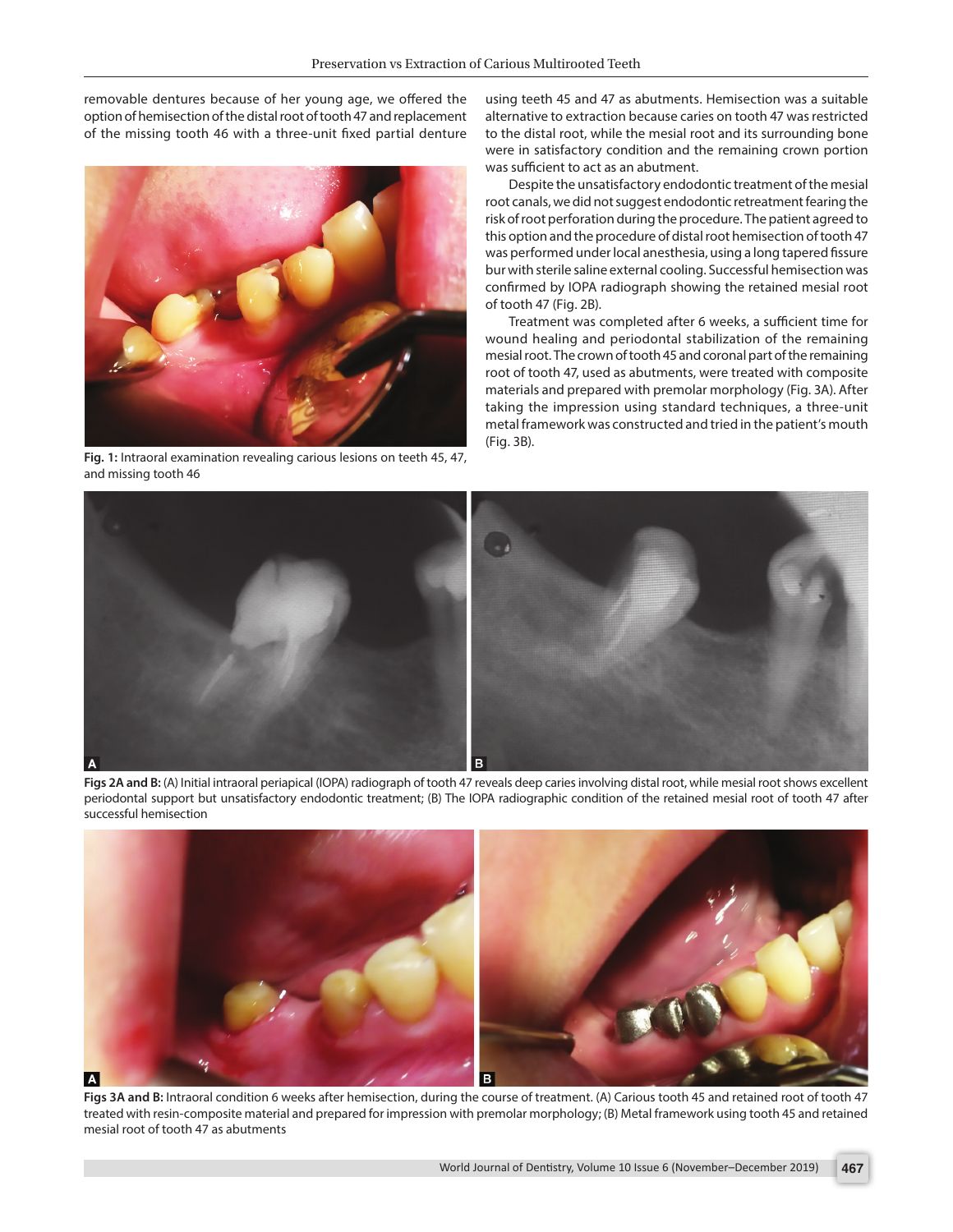

Finally, the three-unit metal-porcelain restoration, consisting of teeth crowns 45, 46, and 47, was completed and cemented using glass ionomer cement (Fig. 4).

Intraoral periapical radiograph confirmed excellent osculation of the prosthetic restoration with abutments. With the purpose of proper fitting of the metal-porcelain crown with the abutment, the vertical margin of the metal framework on the distal surface of the retained root of 47 was made longer, i.e., about 2–3 mm below the gingival margin compared with the mesial surface, due to the hard tissue resorption and soft tissues depression on the site of hemisection after the wound healing (Fig. 5).

#### **Dis c u s sio n**

Management of periodontally involved molars with extensive caries and unrestorable condition is a challenging enterprise and is limited to dental extraction  $8$ 

If caries of multirooted teeth of lower jaw is limited to one root, and the other root is unharmed and robust, hemisection may be a suitable alternative to extraction. Hemisection is also indicated in cases, such as severe vertical bone loss around one root of a multirooted tooth, furcation destruction, nonrestorable portion of a multirooted tooth, bur perforations during endodontic access preparation or during search for canal orifices, and misdirected files during canal negotiation. $9-11$ 

In cases selected for hemisection in order to salvage a compromised multirooted tooth, root morphology should be taken into account, namely the root shape, length, curvature, and divergence, as well as the quality of the root canal treatment.

Presence of long and straight roots as well as divergent roots on teeth subjected to hemisection facilitates and favors the outcome of the hemisection procedure, whereas conjoined or proximate roots with inadequate amount of remaining alveolar bone to support the remaining root structure should not receive hemisection therapy.<sup>5,6</sup>

This presented case report illustrates resection of the distal root of mandibular molar, although literature shows that, more often, the distal root is retained with the mesial one being removed due to its anatomical structure.

Considering its broad and straight morphology, the distal root of mandibular molars is more appropriate to act as abutment, whereas the longitudinal groove of the mesial root reduces internal surface area, making it unsuitable for post and core restoration.<sup>12</sup>



**Fig. 4:** Cemented fixed three-unit metal-porcelain restoration **Fig. 5:** Intraoral periapical radiograph demonstrating excellent osculation and proper margin fit of fixed metal-porcelain restoration, achieved with a longer vertical margin (2–3 mm) below the gingival margin on the distal surface of the metal-porcelain crown of the retained root tooth 47

The long-term therapeutic success of the hemisection procedure is dependent upon careful case selection and proper cooperation between dental specialists, namely oral surgeon, endodontist, and prosthodontist.<sup>6,13</sup>

Different treatment modalities can be considered in these situations, such as removable dentures, fixed partial dentures, or replacement of the missing tooth with dental implant.

In our reported case, despite the recommendation for extraction from the private prosthodontist, our decision as oral surgeons was to preserve the tooth by applying hemisection in consultation with the institution's prosthodontist as part of a multidisciplinary approach. After the successfully performed hemisection, maintenance of function and stabilization of occlusion using the hemisected tooth were achieved with a full-coverage three-unit fixed denture (45, 46, and 47), replacing the missing tooth 46 using tooth 45 and retained mesial root of tooth 47 as abutments.

Therefore, the hemisection procedure is a valuable and rational treatment modality, especially in young patients, as it enables preservation of tooth structure, which, by acting as abutment for construction of fixed partial denture, provides the patient with the possibility of maintaining function and stabilization of occlusion with reduced psychological trauma and financial cost compared with other treatment options, such as dental implants.

#### **CONCLUSION**

Preservation of tooth structure by performing hemisection in carious multirooted teeth in cases where caries is restricted to one of the roots should be considered a valuable alternative treatment instead of extraction; therefore, it should be discussed with patients as one of the treatment options, whenever suitable and possible to perform.

## **CLINICAL SIGNIFICANCE**

The rationale of hemisection in our case is that it enabled preservation of tooth structure by supplying an abutment for construction of a three-unit fixed partial denture, thus providing the patient the opportunity to maintain occlusal function with reduced financial cost over dental implants.